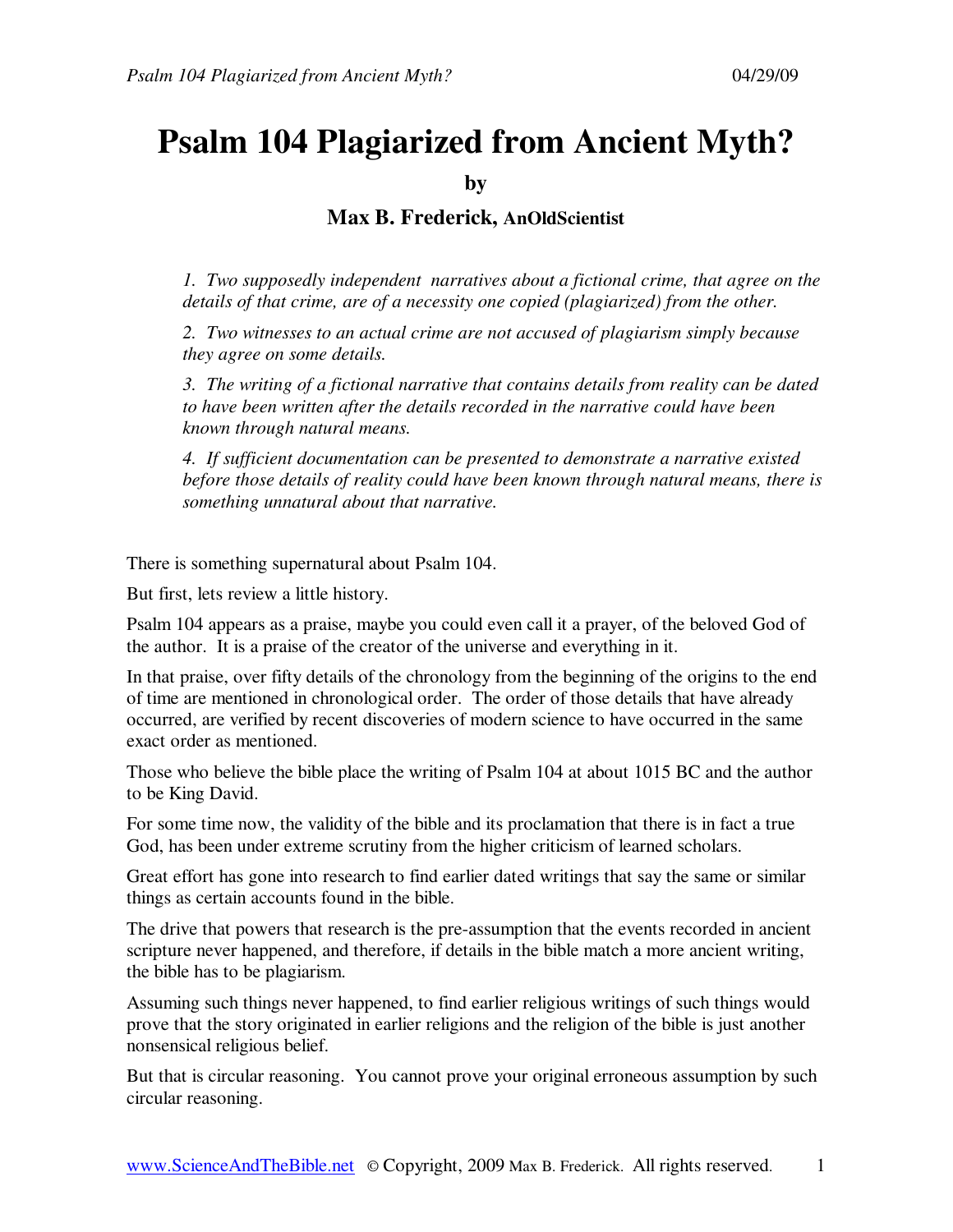Of course, if those things described in the earlier writings were in fact based on actual occurrences of historical events, there is no longer the requirement that one be copied from the other. They could simply be independent accounts of the same reality.

However, based on the politically correct judgment that such things as described in the writings could not have happened, it has been alleged that the bible is in fact, a fraud, with much of it copied from earlier pagan religions.

That may be politically correct circular reasoning, but it has endured secular higher criticism. Talk about the fox guarding the henhouse.

First, the claimed authorship is discredited by applying the rule that non-supernatural writings are always written after any detail of reality described in the writing actually occurred. This argument is used to discredit most of the Old Testament written before the Babylonian captivity. As one scholar, Ralph Arthur Hall, MD<sup>1</sup>, wrote:

"The men who wrote Genesis were learned men. They had a positive attitude toward knowledge. At that time Babylon was a world center for the study and advancement of astrology or astronomy (at that time they were the same). The Biblical story of Creation, was so advanced at that time that it endured for fourteen hundred years. Genesis was the then current issue of the Scientific Babylonian, 585 BC. One of the previous issues on the same subject was filed under Psalm 104.

## **The story of Psalm 104**

-

(http://www.seanet.com/~realistic/psalm104.html For a complete analysis.)

This story begins in ancient Egypt with Amenhotep IV. (l350-1334 BC). He has been identified as uniquely the first "monotheist" worshipping his god "Aten", the Sun. Aten, similar to the ancient Egyptian god "Ra", was represented by the "sun-disk", was the creator of all life, and was a god of goodness and divine benevolence. Amenhotep was so sincere that he changed his name to Akenaten [also spelled Iknaten]."

Chief among the examples is Psalm 104. It has long been argued that David did not write Psalm 104. It is alleged that it was, in fact, copied (plagiarized) from more ancient religious mythical writings, about something that was not true, by some more recent imposter.

Much of the argument that Hebrew scripture could not have been written before about 600 BC is the logic that it could not have been written before items obviously mentioned were actually discovered or at least widely known or politically correct to human civilization. If that were the case, if that logic were true, then Psalm 104 could not have been written until shortly before 1900 AD. That is because the principle of isostacy was not discovered and published until about 1900 AD, and that principle is clearly recorded in Psalm 104. Not only that, that principle was recorded in Psalm 104 in exactly the same position in the origin chronology where it was a prevalent factor in the emergence of the continents, also described in Psalm 104, at the exact point in the sequence of origin events as recently discovered by modern science.

Of course, the scholars who came to the conclusion that Psalm 104 is a plagiarism were not aware of these discoveries when they made that determination.

<sup>&</sup>lt;sup>1</sup>Hall, Ralph Arthur, MD (1914-1994) http://www.seanet.com/~realistic/chpt11.html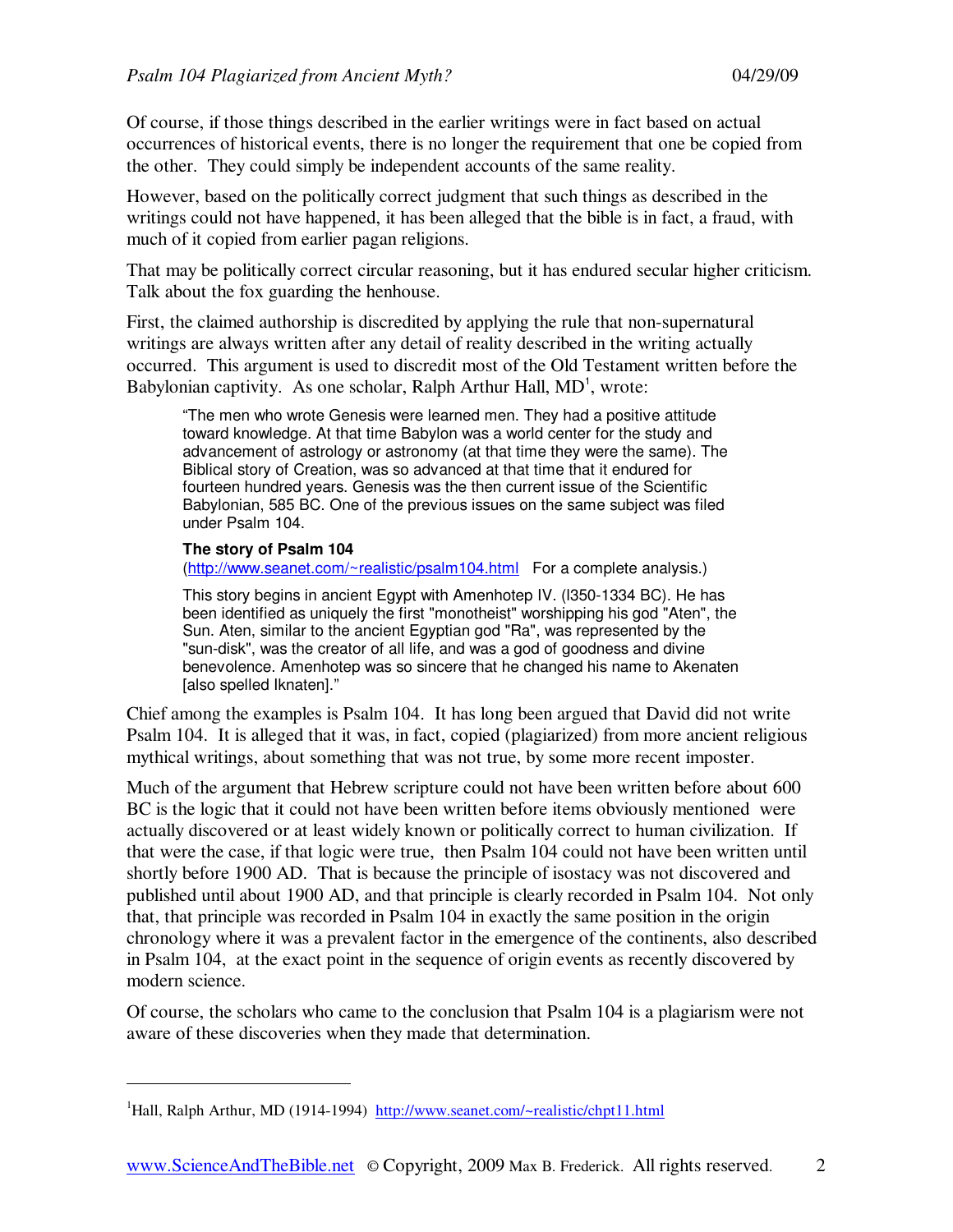Some scholars who think the bible is false and just a collection of myths, place the writing of Psalm 104 at about 600 BC by some imposter who plagiarized it from *The Hymn to Aten.*

Even scholars who give the bible dating the benefit of the doubt, place the writing of Psalm 104 about three hundred years after *The Hymn to Aten.*

"Once again, we have to accept that the Aten Hymn predates the Psalm by some 300 + years and that the Psalm can only have been written with detailed knowledge of the content of the Aten Hymn. This identifies clear plagiarism." $^2$ 

As many as eight points of similarity<sup>3</sup> between Psalm 104, and the hymn are listed by secular scholars. The first similarity is a real stretch:

**"Attributing the Lord with the characteristics of the sun.**

The Psalm 104 starts out attributing the Lord with the characteristics of the Sun. This is found nowhere else in the Scriptures.

[2. Who coverest thyself with light as with a garment; Who stretchest out the heavens like a curtain"

In actuality, the above referenced verse 2 of Psalm 104 is not a reference to the sun. According to modern science, in the beginning, light appeared before anything else of significance and covered everything. Immediately after this first appearance of light the universe was in the process of expanding, as seen in the sequence in this verse. The sun did not appear until after the expansion of the universe was well underway. In this biblical sequence, the sun did not appear until in verse 3 of this account as correlated with all the other accounts of creation in the bible. Therefore, there is no way this should be interpreted that covering with light is attributing the Lord with the characteristics of the sun. This is clearly a mention of origin details in sequential order. This point of similarity is nothing more than a stretch of the imagination.

Other similarities listed do not begin until verse 20 of Psalm 104.

-

The problem with the comparison is that by verse 20, Psalm 104 has already mentioned more than thirty details of the origins (creation) process in the exact order in which modern science has verified they occurred.

Compare that with the eight vague similarities with *The Hymn to Aten*. The similarity is in the examples used for illustration, not in the main point. *The Hymn to Aten*. was written in worship of the sun using the literary mechanism of illustrating with the wonders of nature. Psalm 104 was written as a praise of the creator using the literary mechanism of mentioning the wonders of that creation (nature) in chronological order.

As stated above, the logic indicating plagiarism only holds true if the events written about were fiction. If in fact, the information were true, that logic does not hold. No one can accuse two witness to the same crime of plagiarism just because their details happen to agree and their events are told in the same chronology. It is obvious that the pre-supposition that the bible is fiction is what they are trying to prove. They are trying to prove that Psalm 104

<sup>&</sup>lt;sup>2</sup> NOTORI.co.uk (Say NO TO Religious Indoctrination!) http://www.notori.co.uk/Gilgamesh%20etc.htm <sup>3</sup>Hall, Ralph Arthur, MD (1914-1994) http://www.seanet.com/~realistic/psalm104.html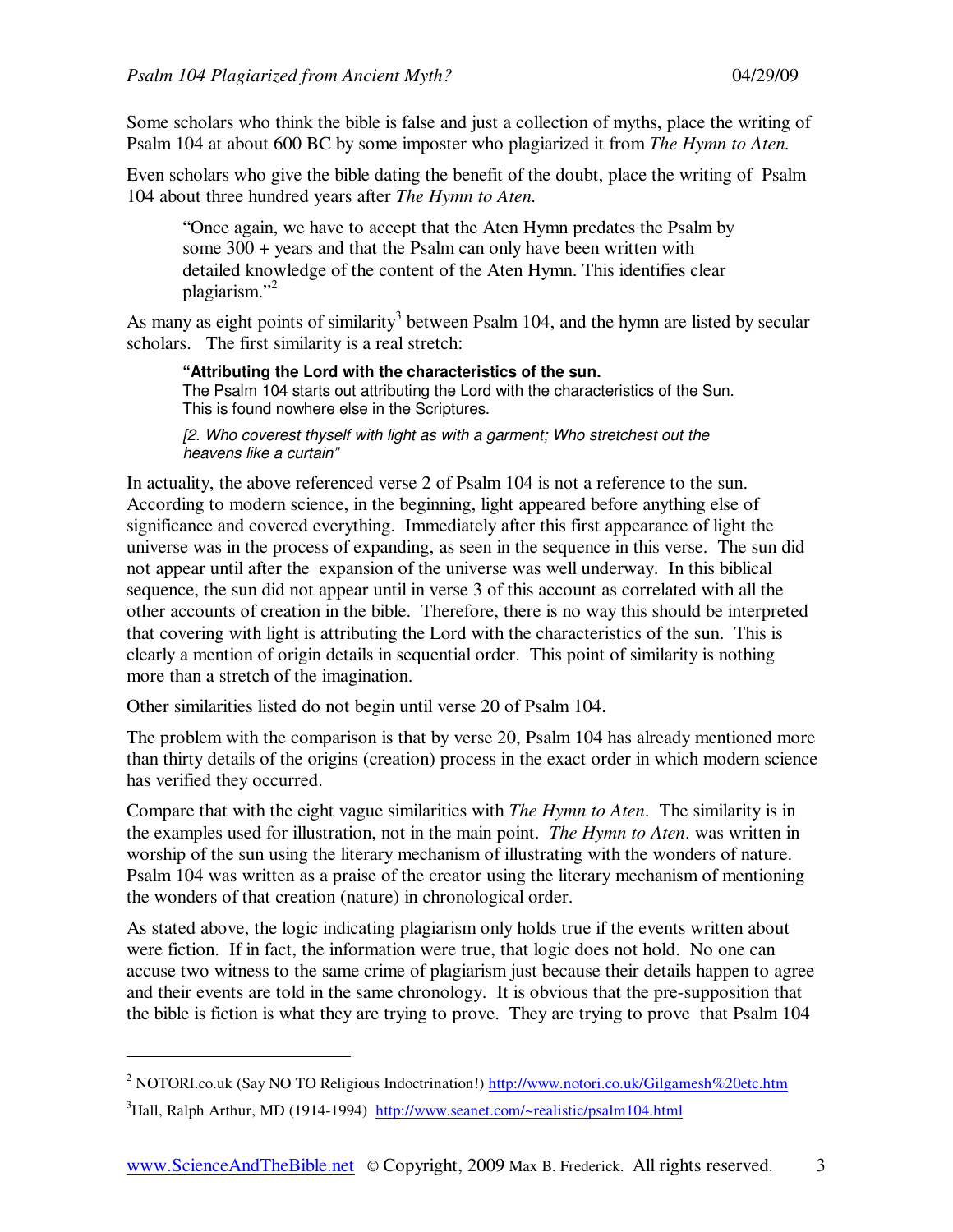is in fact, written about fictitious details, by using logic based on the pre-supposition that Psalm 104 is fiction.

To reiterate, the evidence presented to discredit Psalm 104 is up to eight points of agreement. Assuming no other way of knowing that information, if it were fiction, that would be strong evidence that the information in the later writing is copied from the earlier writing.

However, the later writing has over fifty points of agreement with reality as it really happened, but was unknown at the time of writing by any natural source of information.

It would be more realistic to consider the similarities to be evidence of both obtaining the information from a common source, based on reality. If so, what could that common source be? How did the author know of that reality? Remember, much of that reality was not discovered until the recent era of modern science.

The questions are many.

 A question is not how did King David know reality (assuming the source of the information was supernaturally from an actual, non human, eyewitness to the origins.)

The real question is, how did the author of the Aten Hymn obtain this same information concerning reality?

Or, upon closer examination, is it revealed that the up to eight points of similarity are slanting the interpretations toward sun worship from the reality of the chronology of the origin processes as set forth in the Psalm.

As Paul pointed out in Romans, the two major opposing religions of this world are the worship of the creator versus the worship of the creation. The major dissimilarity between these two accounts is the opposing views. One is of the religion that worships the creation, the other is of the religion that worships the creator.

*The Hymn to Aten* was written as a worship of the sun, Psalm 104 is obviously not a worship of the sun, rather a worship of the creator by mentioning the wondrous details of creation in chronological order. The similarities are in some of the form and examples chosen for illustration. Sure, David may have been familiar with *The Hymn to Aten*, but the concept being similarly illustrated was definitely not the same. The details of Psalm 104 are in accord with reality where *The Hymn to Aten* definitely is what the critics desire to equate the bible, ancient religious fiction.

Remember, the learned secular scholars are interpreting the Psalm to be similar in the aspects of worship of the sun, which, in the context of reality of the proper chronology, has to be a misinterpretation of what was actually recorded in that scripture. The learned scholars are trying to make the bible disagree with itself by assuming to make this look like it promotes sun worship. Those scholars make no mention of the correlation between Psalm 104 and reality, only the supposed parallel with a non-biblical ancient writing.

Could it be that both the Aten Hymn and Psalm 104 are from earlier knowledge of reality? Could the Aten Hymn be a degradation from the original source, yet retaining similarities? Remember, much of this same information is recorded in much older writings found in the bible. Could the Aten Hymn be a degradation of the information obtained by Egyptians through earlier social contact with the Hebrews? Much of this information is revealed, though commonly misinterpreted, in the conversations between Job and God, and the many